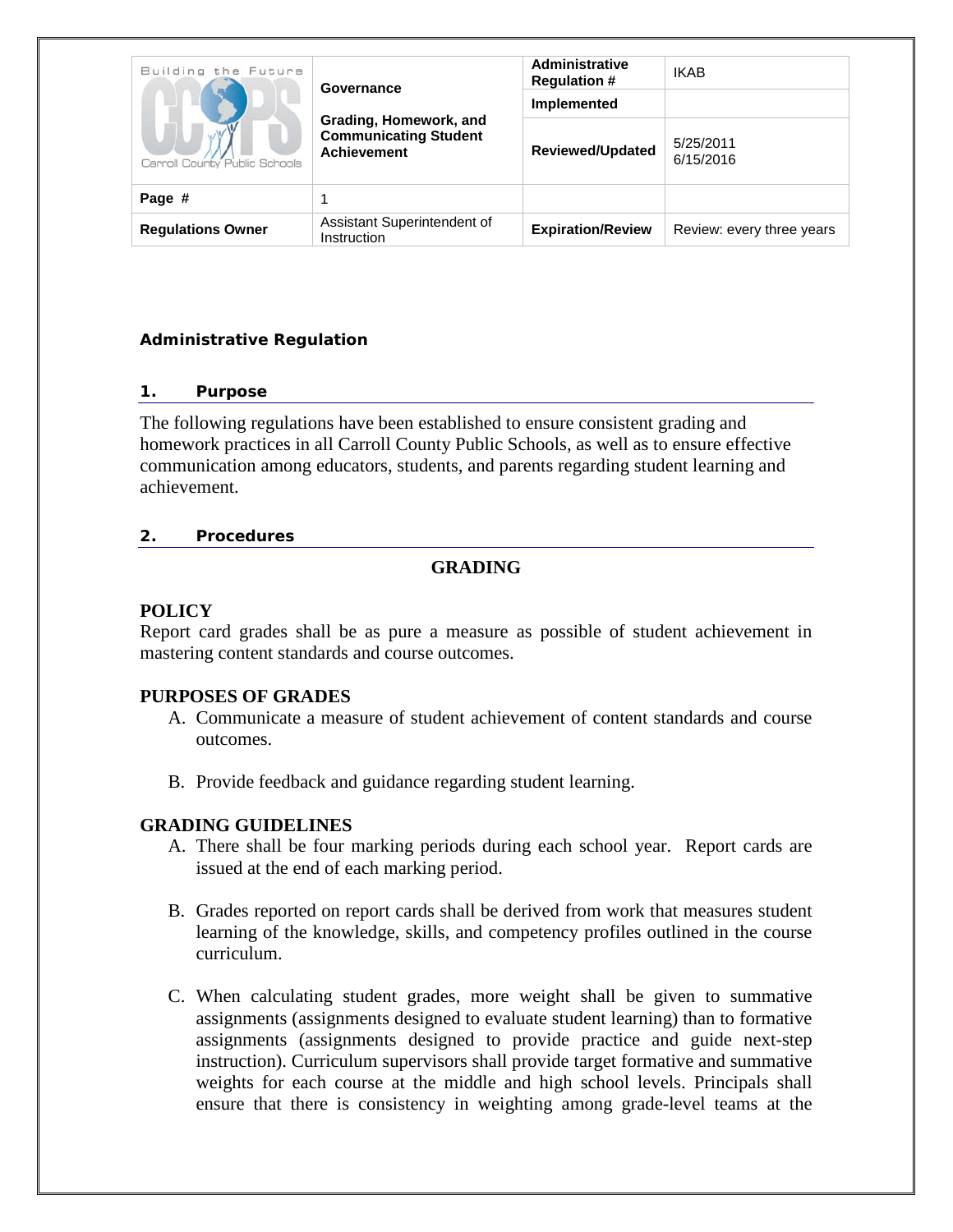| Building the Future<br>Carroll County Public Schools | <b>Administrative</b><br><b>Regulation #</b><br>Governance<br>Implemented<br>Grading, Homework, and<br><b>Communicating Student</b><br><b>Achievement</b> | <b>IKAB</b>              |                           |
|------------------------------------------------------|-----------------------------------------------------------------------------------------------------------------------------------------------------------|--------------------------|---------------------------|
|                                                      |                                                                                                                                                           | <b>Reviewed/Updated</b>  | 5/25/2011<br>6/15/2016    |
| Page #                                               | 2                                                                                                                                                         |                          |                           |
| <b>Regulations Owner</b>                             | Assistant Superintendent of<br>Instruction                                                                                                                | <b>Expiration/Review</b> | Review: every three years |

elementary level.

- D. All courses offered for high school credit shall administer a final assessment. The final assessment shall be comprehensive and measure student learning of the content standards and outcomes presented during the course. The final assessment grade shall be reported to parents and carry a weight of 10% of the final grade.
- E. Teachers are encouraged to provide second-chance learning opportunities (including reteaching, extra practice, and the opportunity to demonstrate learning on another assessment) for all students, regardless of their achievement level.
- F. Extra credit shall be given judiciously. If awarded, it shall be awarded only as an extension of student learning of course outcomes and not as a substitute for missed learning or as a way to accumulate points for activities not related to course outcomes.
- G. Teachers shall not assign group grades. Teachers shall assess the work and contributions of each individual student when grading collaborative assignments.
- H. Attendance, effort, volunteering in class, lateness to class, and other student compliance behaviors or disciplinary action shall not be considered when calculating student grades, unless those behaviors are specifically outlined in a student's Individualized Education Plan (IEP) or are part of the essential course outcomes stated in approved Carroll County Public Schools curriculum guides or competency profiles of Career and Technology Education programs. Student behaviors shall be reflected in the comments that teachers make on the report card, communicated to parents via phone calls, conferences, or written communications, or handled through the school's discipline procedures.
- I. Teachers shall return students' assessed work in a timely manner in order to facilitate next-step learning.
- J. At the beginning of each course, teachers shall communicate to students and parents an overview of the course, teacher expectations, and the procedures and criteria for determining grades.
- K. Teachers shall assist students in understanding the grading process and in using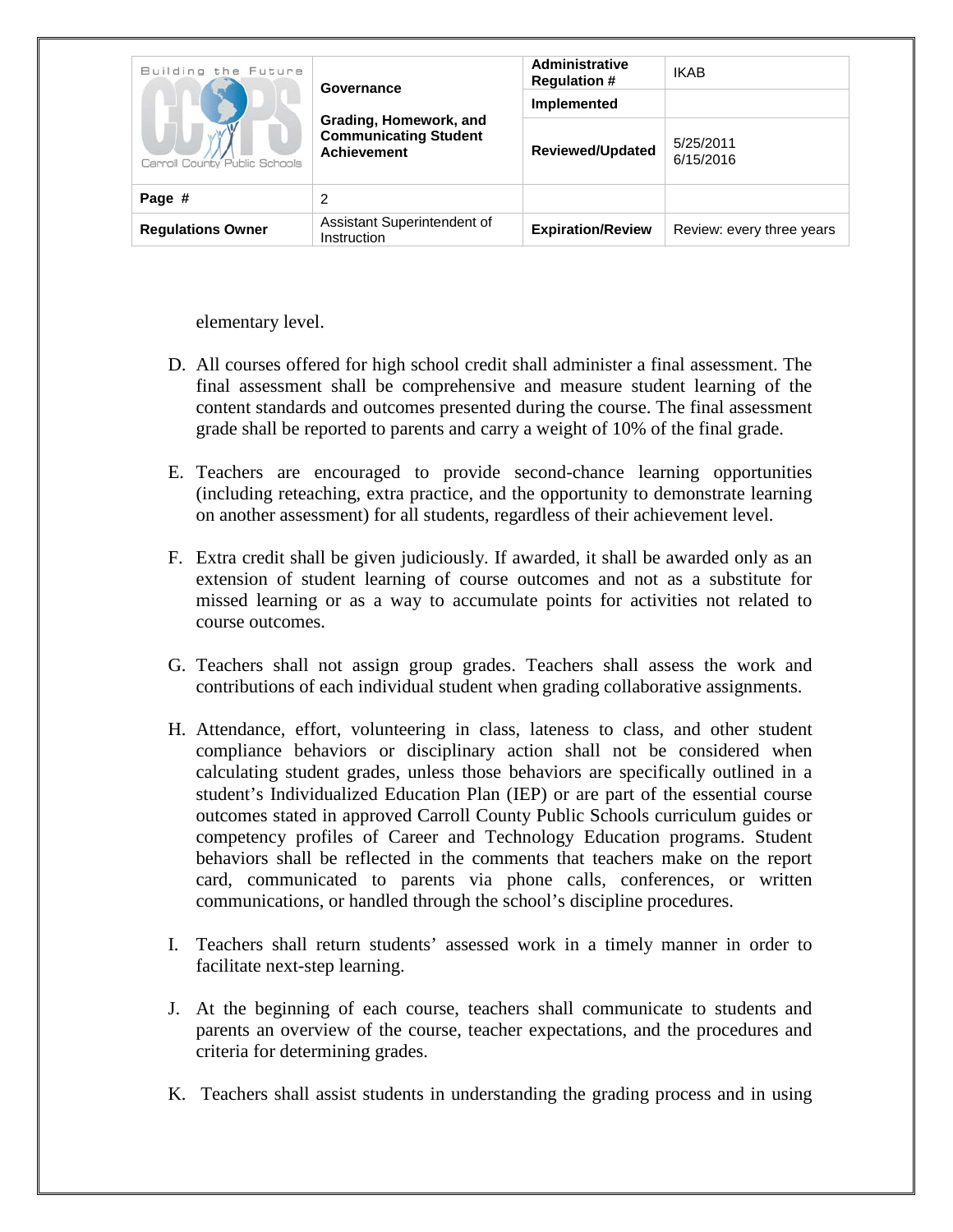| Building the Future<br>Carroll County Public Schools | Governance<br>Grading, Homework, and<br><b>Communicating Student</b><br><b>Achievement</b> | <b>Administrative</b><br><b>Regulation #</b><br>Implemented | <b>IKAB</b>               |
|------------------------------------------------------|--------------------------------------------------------------------------------------------|-------------------------------------------------------------|---------------------------|
|                                                      |                                                                                            | <b>Reviewed/Updated</b>                                     | 5/25/2011<br>6/15/2016    |
| Page #                                               | 3                                                                                          |                                                             |                           |
| <b>Regulations Owner</b>                             | Assistant Superintendent of<br>Instruction                                                 | <b>Expiration/Review</b>                                    | Review: every three years |

assessment data, grades, and feedback to improve their levels of achievement and performance.

# **COMMUNICATING STUDENT ACHIEVEMENT**

### **GRADES K-2**

- A. Students in grades K- 2 shall receive a report card at the end of each marking period. Interim reports are issued at the mid-way point of each marking period.
- B. In grades K-2, letter grades are not used. Instead, the following notations to achievement and performance will be used:

**Outstanding** Satisfactory Needs improvement

#### **GRADES 3-12**

- A. Students in grades 3-12 shall receive a report card at the end of each marking period.
- B. The following five letter grading system to indicate student achievement and performance on work assigned shall be used:

 $A = 90\% - 100\%$ 

Consistently meets curriculum standards at an outstanding level

 $B = 80\% - 89\%$ 

Generally meets curriculum standards at a high level

 $C = 70\% - 79\%$ 

Meets curriculum standards at a satisfactory level

 $D = 60\% - 69\%$ 

Meets some curriculum standards

 $F < 59\%$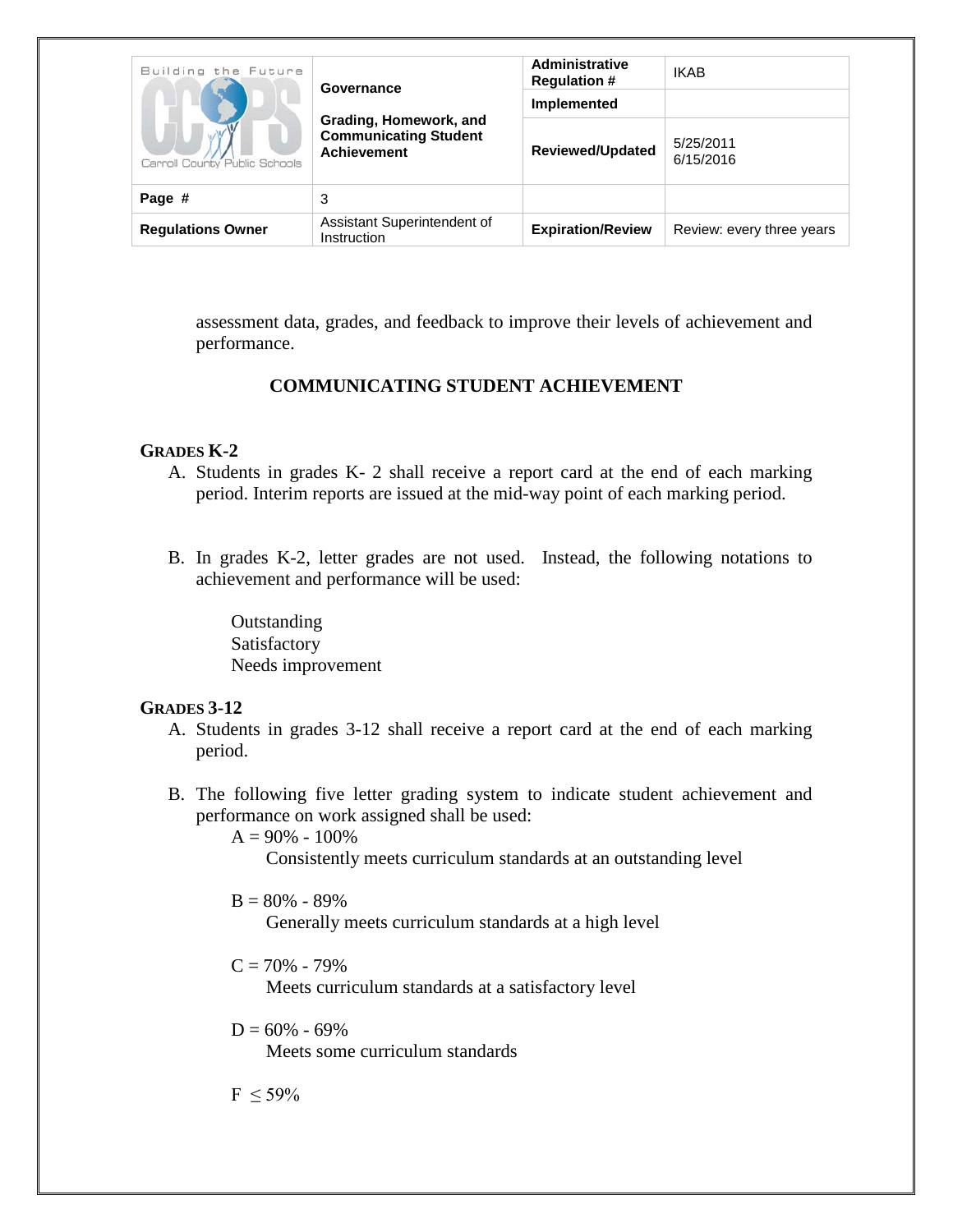| Building the Future<br>Carroll County Public Schools | Governance                                                                   | <b>Administrative</b><br><b>Regulation #</b><br>Implemented | <b>IKAB</b>               |
|------------------------------------------------------|------------------------------------------------------------------------------|-------------------------------------------------------------|---------------------------|
|                                                      | Grading, Homework, and<br><b>Communicating Student</b><br><b>Achievement</b> | <b>Reviewed/Updated</b>                                     | 5/25/2011<br>6/15/2016    |
| Page #                                               | 4                                                                            |                                                             |                           |
| <b>Regulations Owner</b>                             | Assistant Superintendent of<br>Instruction                                   | <b>Expiration/Review</b>                                    | Review: every three years |

Fails to meet curriculum standards. No credit toward graduation is granted to a student receiving a final grade of "F" in a high school course.

 $I = Incomplete$ 

Given when a student has not completed the assigned work or has failed to demonstrate an appropriate level of mastery on an assignment. The teacher shall determine when the "I" shall be converted to the appropriate letter grade and whether full or partial credit will be awarded. An "I" may be converted to an "F" when a student refuses to complete an assignment.

A teacher shall consult with the school principal before assigning an "I" on a report card. An "I" on a report card shall be converted to the appropriate letter grade by no later than the mid-way point of the subsequent marking period or by June 30 in the case of marking period 4, unless a greater extensions is granted by the principal.

C. Percent scores shall be rounded to the nearest whole number. Any score below .5 rounds down, and any score .5 and above rounds up.

Example: 89.49% rounds to 89% 89.50% rounds to 90%

D. In grades 3-5, student performance levels in reading and mathematics will be noted as not meeting, meeting, or exceeding grade level expectations.

E. In grades 3-5, student performance levels in reading and mathematics will be noted as not meeting, meeting, or exceeding grade level expectations.

F. Teachers have the option to communicate additional information regarding student achievement and performance by providing comments on the report card.

G. Parent/teacher conference days are scheduled each school year. A personal contact with the teacher affords the parents an opportunity to find out how they can more effectively participate in their child's education. Teachers, counselors, and administrators are also available for conferences at other times during the school year. Parents and teachers are urged to initiate conferences when there is a concern about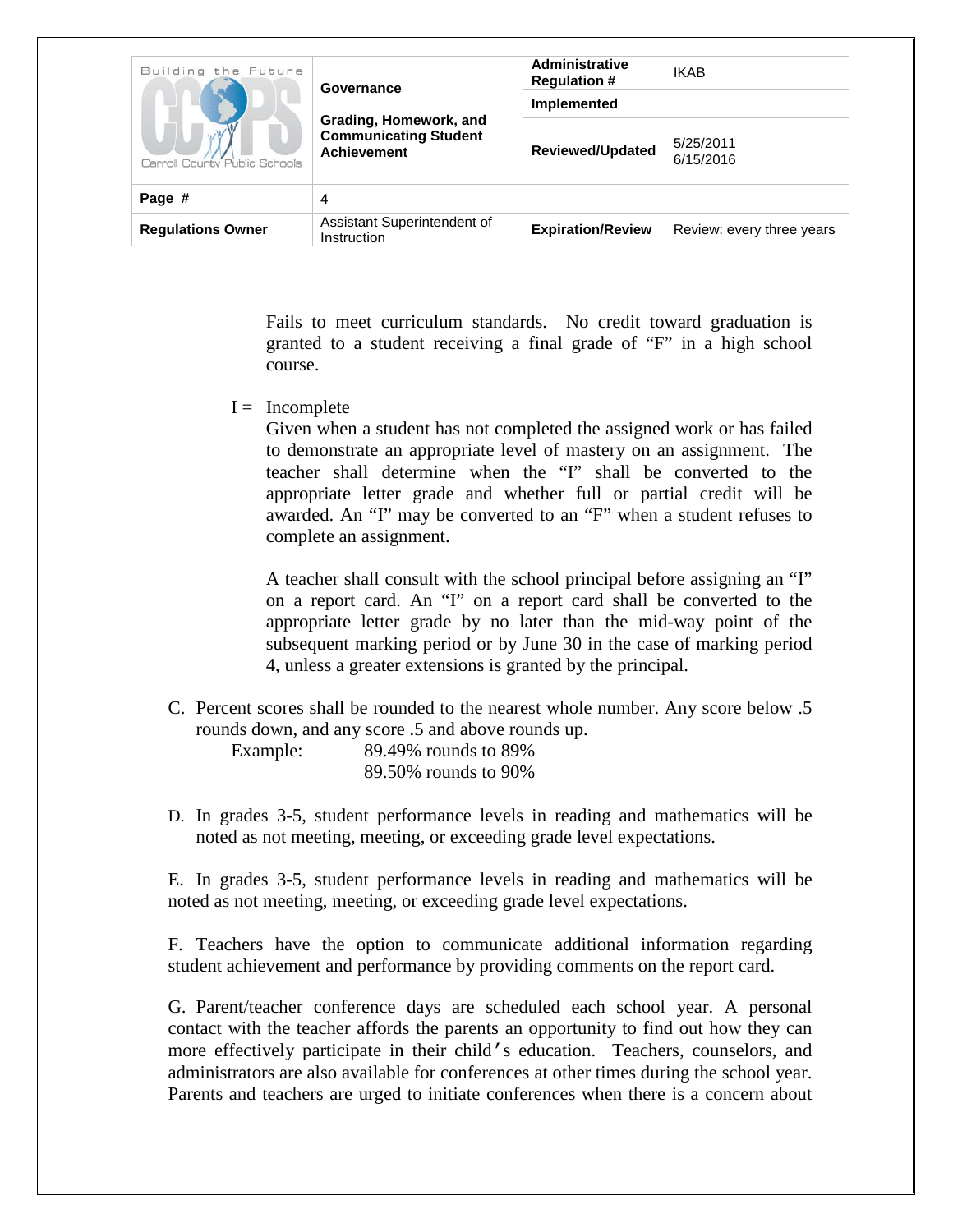| Building the Future<br>Carroll County Public Schools | Governance<br>Grading, Homework, and<br><b>Communicating Student</b><br><b>Achievement</b> | Administrative<br><b>Regulation #</b><br>Implemented | <b>IKAB</b>               |
|------------------------------------------------------|--------------------------------------------------------------------------------------------|------------------------------------------------------|---------------------------|
|                                                      |                                                                                            | <b>Reviewed/Updated</b>                              | 5/25/2011<br>6/15/2016    |
| Page #                                               | 5                                                                                          |                                                      |                           |
| <b>Requlations Owner</b>                             | Assistant Superintendent of<br>Instruction                                                 | <b>Expiration/Review</b>                             | Review: every three years |

the child's academic performance or social relationships. Teachers shall request a conference with the parent(s) when a student is in danger of failing a course or subject area.

### **GRADE APPEALS**

**GPA**

In the instances when a student or parent disagrees with the grade assigned to a student, the student and/or parent shall arrange for a conference with the teacher. If the issue of the grade is not resolved, the parent or student may appeal the grade to the principal. If a disagreement still exists after the principal's decision is rendered, the parent or student may appeal the principal's decision in writing to the Superintendent of Schools.

# **HIGH SCHOOL GRADE POINT AVERAGE (GPA) AND CLASS RANK**

- A. The final grade for high school courses shall be reported on the official student transcript.
- B. Weighted and non-weighted grade point averages and class rank are calculated for each student at the end of each semester.
- C. The dual GPA/class rank system will be based on the following assignment of quality points. The charts below identify the quality points assigned in both the weighted and non-weighted system.

#### **WEIGHTED GPA NON-WEIGHTED**

| .            |                                      |               |                                           |              |                              |
|--------------|--------------------------------------|---------------|-------------------------------------------|--------------|------------------------------|
| <b>GRADE</b> | <b>AP AND</b><br><b>TRANSCRIPTED</b> | <b>HONORS</b> | <b>ACADEMIC AND</b><br><b>ARTICULATED</b> | <b>GRADE</b> | <b>ALL</b><br><b>COURSES</b> |
|              |                                      |               |                                           |              |                              |
|              |                                      | 3.5           |                                           |              |                              |
|              |                                      |               |                                           |              |                              |
|              |                                      |               |                                           |              |                              |
|              |                                      |               |                                           |              |                              |

D. Grade point averages will be calculated by dividing the total number of quality points by the total number of credits.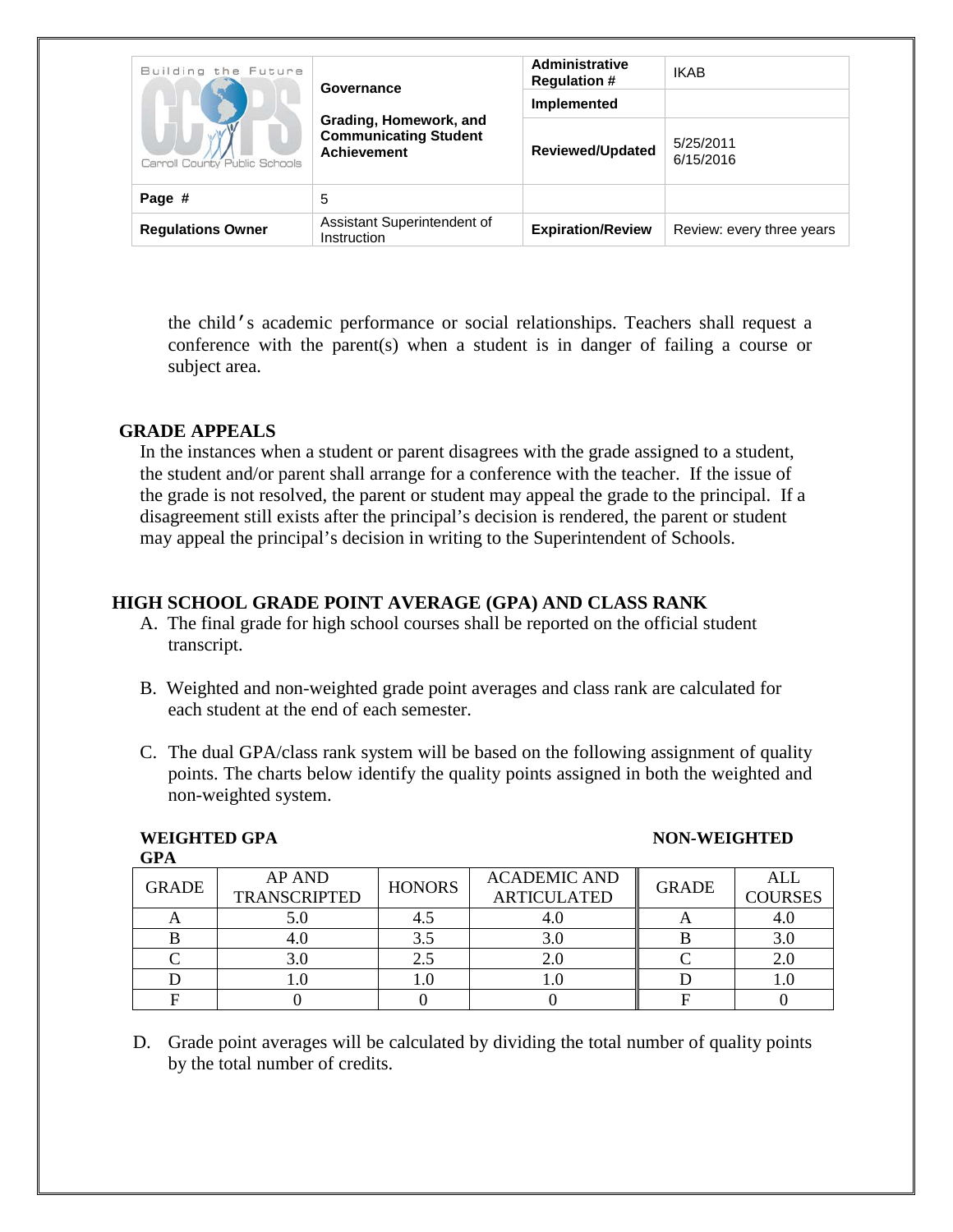| Building the Future<br>Carroll County Public Schools | Governance                                                                   | <b>Administrative</b><br><b>Regulation #</b><br>Implemented | <b>IKAB</b>               |
|------------------------------------------------------|------------------------------------------------------------------------------|-------------------------------------------------------------|---------------------------|
|                                                      | Grading, Homework, and<br><b>Communicating Student</b><br><b>Achievement</b> | <b>Reviewed/Updated</b>                                     | 5/25/2011<br>6/15/2016    |
| Page #                                               | 6                                                                            |                                                             |                           |
| <b>Regulations Owner</b>                             | Assistant Superintendent of<br>Instruction                                   | <b>Expiration/Review</b>                                    | Review: every three years |

Quality points are calculated by multiplying the credit assigned to the course by a point value assigned to each grade (see chart above).

Credits are determined by the actual credit assigned to each course.

Pass-fail courses will not be used to compute the grade point average.

If a student repeats a course that may not be given repeat credit, the higher grade received will be calculated in the grade point average.

## **HOMEWORK**

## **POLICY**

Homework assignments shall be meaningful; that is, they shall be related to course outcomes, rigorous and relevant to students, and differentiated, as appropriate, to account for individual differences among students.

## **PURPOSES OF HOMEWORK**

- A. To prepare for subsequent lessons (e.g., read the next chapter)
- B. To practice or review to strengthen concept and skill development (e.g., complete practice problems)
- C. To evaluate what students know by applying, extending, or integrating their knowledge and understanding through projects or other assignments (e.g., write a report or complete a long-term project)

## **HOMEWORK GUIDELINES**

- A. Different courses will undoubtedly demand varied amounts of homework. Homework shall be assigned on an as needed basis as determined by the teacher.
- B. The amount of homework shall be appropriate to the student's needs and abilities; moreover, the total amount of homework from all the student's teachers shall be reasonable. One guideline found in the educational research that helps to clarify "a reasonable amount" of homework is the Ten-Minute Rule (Cooper, 2006). This guideline suggests that if assigned, students should have a total amount of